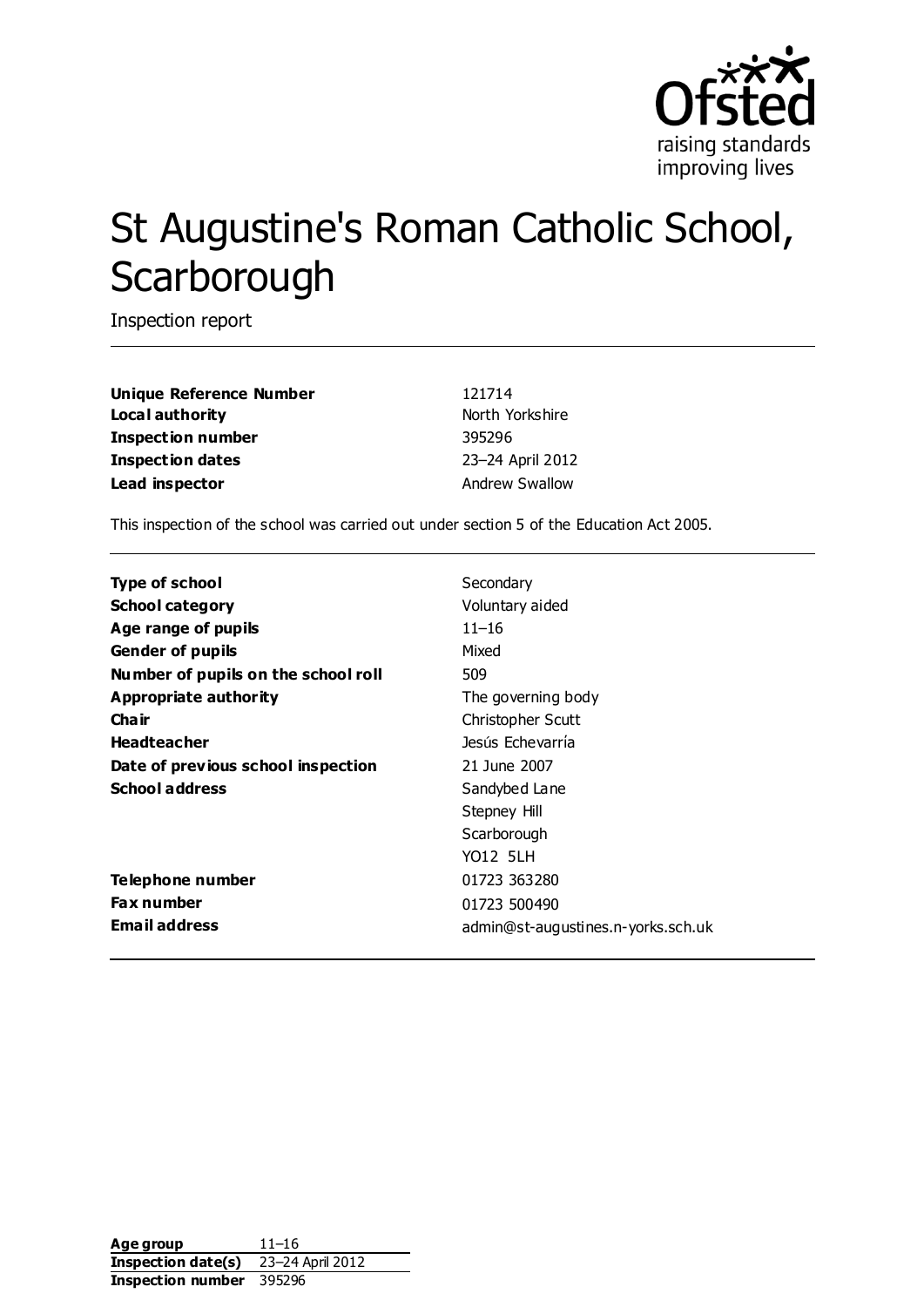

You can use Parent View to give Ofsted your opinion on your child's school. Ofsted will use the information parents and carers provide when deciding which schools to inspect and when.

You can also use Parent View to find out what other parents and carers think about schools in England. You can visit [www.parentview.ofsted.gov.uk,](www.parentview.ofsted.gov.uk) or look for the link on the main Ofsted website:<www.ofsted.gov.uk>

The Office for Standards in Education, Children's Services and Skills (Ofsted) regulates and inspects to achieve excellence in the care of children and young people, and in education and skills for learners of all ages. It regulates and inspects childcare and children's social care, and inspects the Children and Family Court Advisory Support Service (Cafcass), schools, colleges, initial teacher training, work-based learning and skills training, adult and community learning, and education and training in prisons and other secure establishments. It assesses council children's services, and inspects services for looked after children, safeguarding and child protection.

Further copies of this report are obtainable from the school. Under the Education Act 2005, the school must provide a copy of this report free of charge to certain categories of people. A charge not exceeding the full cost of reproduction may be made for any other copies supplied.

If you would like a copy of this document in a different format, such as large print or Braille, please telephone 0300 123 4234, or email [enquiries@ofsted.gov.uk](mailto:enquiries@ofsted.gov.uk)

You may copy all or parts of this document for non-commercial purposes, as long as you give details of the source and date of publication and do not alter the information in any way.

To receive regular email alerts about new publications, including survey reports and school inspection reports, please visit our website and go to 'Subscribe'.

Piccadilly Gate Store Street Manchester M1 2WD

T: 0300 123 4234 Textphone: 0161 618 8524 [enquiries@ofsted.gov.uk](mailto:enquiries@ofsted.gov.uk) [www.ofsted.gov.uk](http://www.ofsted.gov.uk/)



© Crown copyright 2012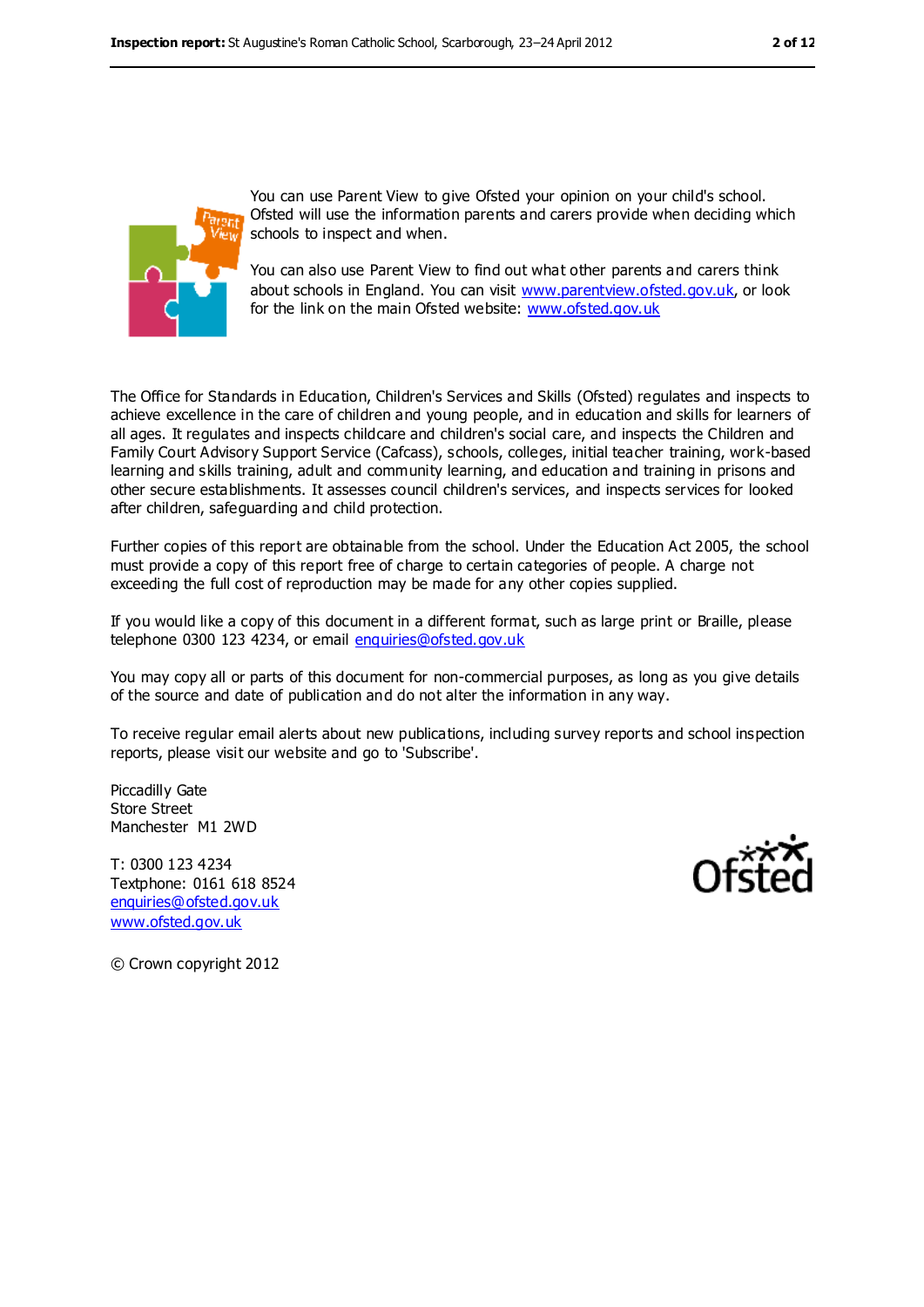### **Introduction**

Inspection team

Andrew Swallow Geraldine Hutchinson Nancy Walker **Additional Inspector** Additional Inspector

Additional Inspector Additional Inspector

This inspection was carried out with two days' notice. Inspectors observed teaching and learning in 31 lessons, taught by 28 teachers, including three observed jointly with the headteacher. In addition, meetings were held with two groups of pupils, members of the governing body and school staff. Inspectors observed the school's work and looked at a number of documents, including the school development plan, the safeguarding and equality policies, and minutes of the governing body meetings. Also, inspectors analysed 162 parental and carers' questionnaires and others completed by pupils and staff.

### **Information about the school**

This school is much smaller than the average sized secondary school. A lower than average proportion of pupils is known to be eligible for free school meals. Overall numbers who are disabled or are supported at school action plus or with a statement of special educational needs, is slightly above the national average. A small, but increasing, group of pupils is from minority ethnic backgrounds, particularly Polish and Philippino, and who speak English as an additional language. The school meets the current floor standards, which are the government's minimum standards for attainment and progress. Among the school's awards are Healthy School status and the Inclusion Quality Mark.

Since the previous inspection a new headteacher and deputy headteacher have joined the school, and the entire senior leadership team has changed. In addition, a new Chair and vice-chair of the Governing Body have recently taken up post.

A minority ethnic achievement hub, funded by the local authority, but managed by the school, is located on the school's site. The hub provides outreach support for pupils with English as an additional language, both to the school and other local schools. The hub was not part of the formal inspection process, but the impact of its work in the school was evaluated.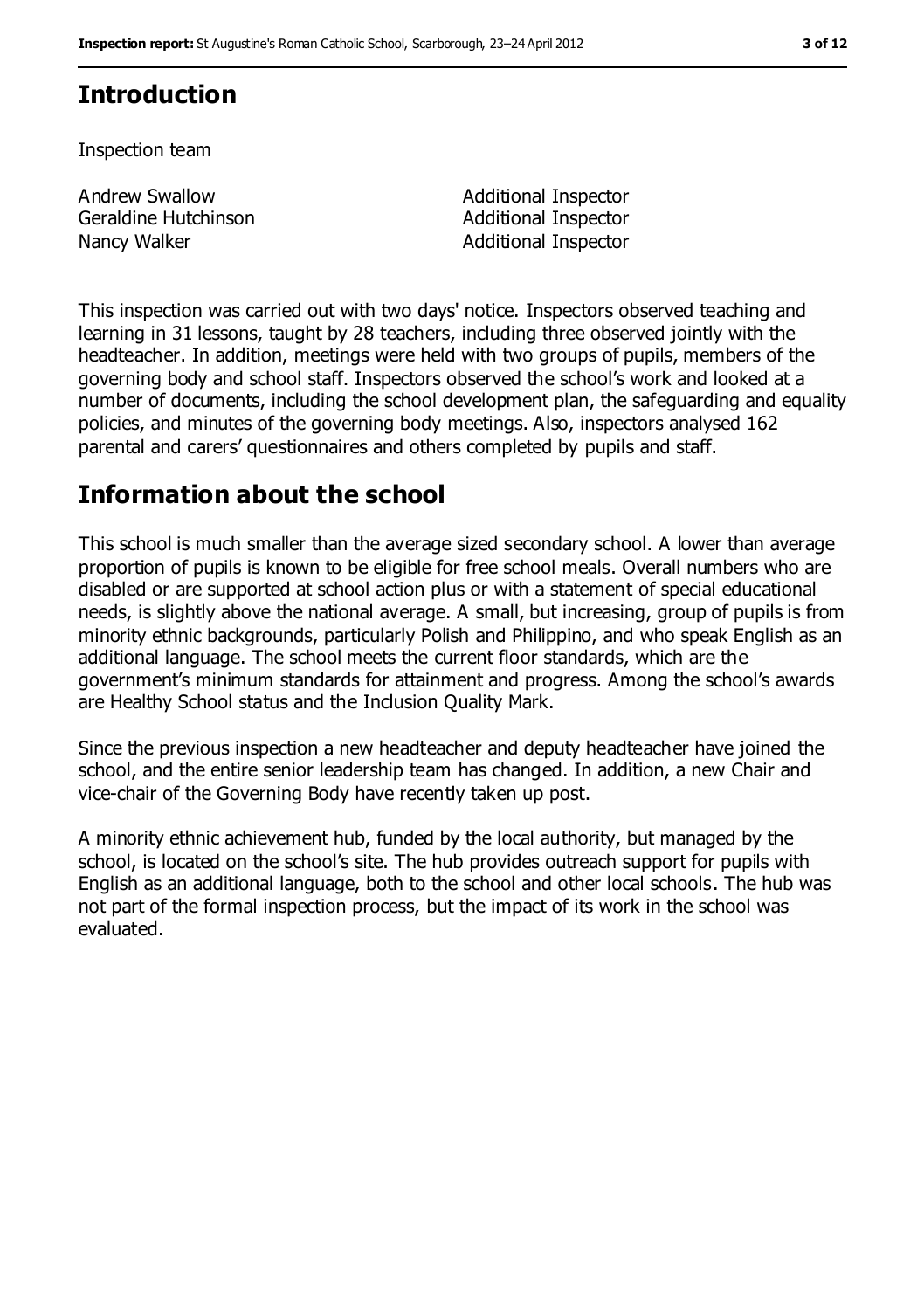**Inspection grades: 1 is outstanding, 2 is good, 3 is satisfactory and 4 is inadequate** Please turn to the glossary for a description of the grades and inspection terms

# **Inspection judgements**

| <b>Overall Effectiveness</b> |  |
|------------------------------|--|
|------------------------------|--|

| <b>Achievement of pupils</b>          |  |
|---------------------------------------|--|
| <b>Quality of teaching</b>            |  |
| <b>Behaviour and safety of pupils</b> |  |
| <b>Leadership and management</b>      |  |

### **Key Findings**

- This is a satisfactory school. Adults provide high levels of pastoral care for all pupils and create a positive climate in which all pupils support each other. Parents and carers are very supportive of the school's work. Pupils say how much they enjoy life in school and the many extra-curricular and enrichment experiences, particularly music. These help to promote well pupils' spiritual, moral, social and cultural development. It is not yet a good school because not all pupils achieve well, especially in mathematics, as a result of inconsistencies in teaching. Schools whose overall effectiveness is judged satisfactory may receive a monitoring visit by an Ofsted inspector before their next section 5 inspection.
- Pupils' achievement is satisfactory overall. From generally average starting points, most reach average standards by the end of Year 11. Achievement and standards in mathematics is improving, but lags behind other subjects, including English and science, and results in underperformance by some pupils.
- Teaching is satisfactory. Inspectors saw examples of good and outstanding teaching, and a small proportion that was inadequate.
- Behaviour and safety are good. Pupils are very polite and respectful around school. Parents and carers, pupils and staff believe that the strong relationships promote a culture of safety. In lessons, most pupils are eager to learn and succeed. When teaching lacks challenge some pupils are less attentive. Attendance is rising, and is average.
- Leadership of teaching and management of performance are satisfactory. There are examples of leaders taking decisive actions to improve teaching, though inconsistencies remain. Self-evaluation systems are established but lack sufficient rigour to secure accurate judgements about the effectiveness of teaching on learning and progress.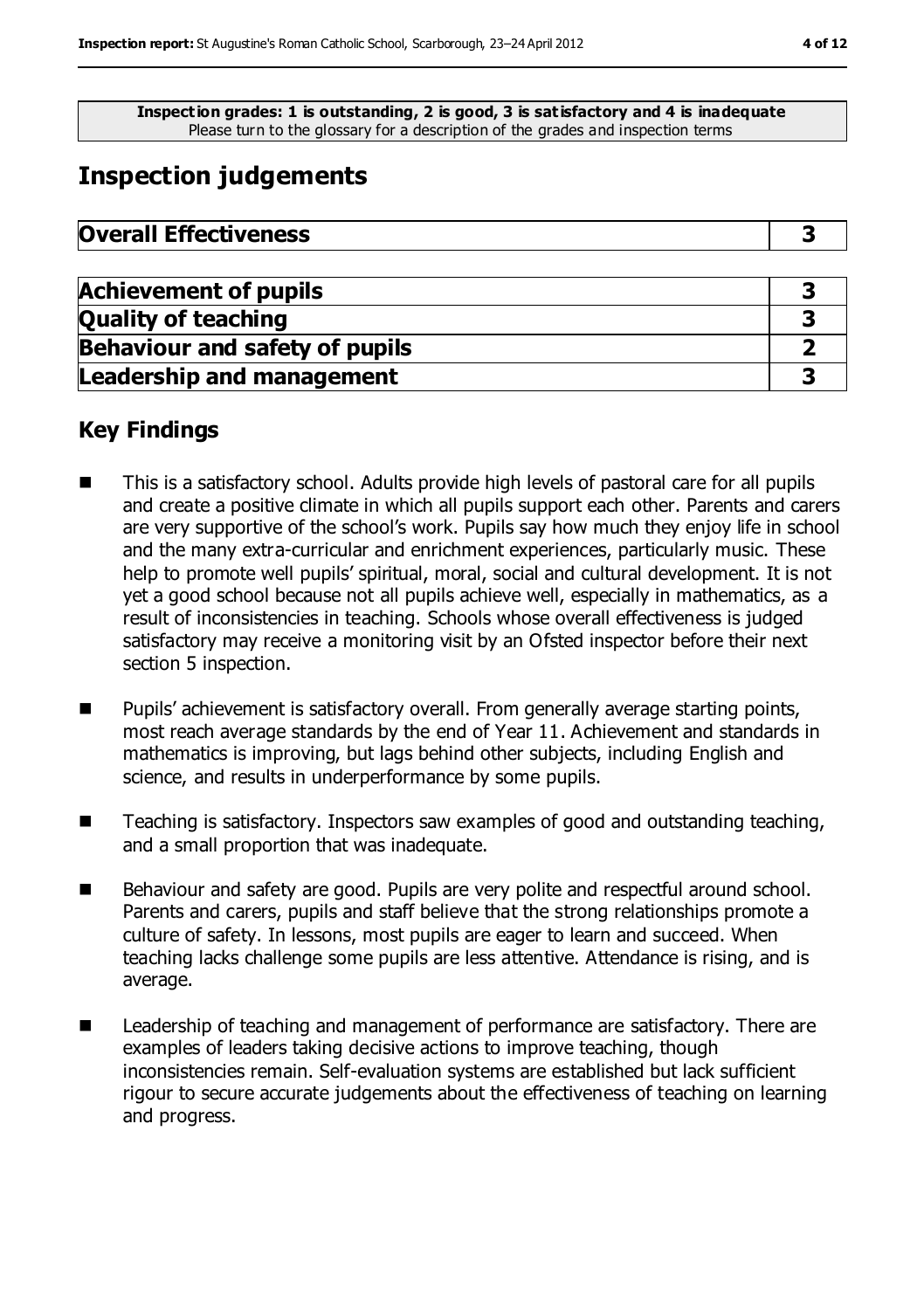# **What does the school need to do to improve further?**

- Increase the proportion of teaching that is good or better by summer 2013, in order to raise standards to above average, by:
	- checking the impact of professional development and support more rigorously to reduce inconsistencies in mathematics
	- reducing the amount of talking by teachers in some lessons, and generally increasing the time spent by pupils working with each other and thinking for themselves
	- providing activities and experiences better suited to the needs of all pupils, as a result of more astute checking of their progress during lessons
	- planning more clearly for the skills and understanding to be developed in lessons
	- improving the quality of marking to ensure that pupils are always given a clear view of their attainment and how they can improve it.
- Improve the evaluation of the school's work by leaders and managers at all levels by:
	- refining present arrangements to monitor the progress of all pupils across Years 7-11, to pinpoint underachievement earlier and to ensure the highest expectations of how well all can achieve
	- establishing a more systematic approach to assessing the quality of the school's work, setting aside the necessary time to appraise how effective arrangements are in all subjects to raise achievement, and using rigorous criteria against which to make judgments
	- focusing more on the impact of teaching on the quality of pupils' learning experiences and how well these are supporting their achievements.

# **Main Report**

### **Achievement of pupils**

The vast majority of pupils achieve satisfactorily to reach average standards by the end of Year 11. Achievement is improving in mathematics, but is not as strong as in English and in some other subjects. While there are not significant differences in the achievement of different groups of pupils at the school, there remains some underperformance by the more able, especially girls, in mathematics. This is because planning does not take consistently, account of pupils' abilities to challenge them sufficiently in key mathematical skills such as oral calculation, presenting data in different formats and applying basic number operations to solve problems in 'real-life' contexts.

Most of the parents and carers who responded to the inspection questionnaire think that their children are making good progress. The majority of the pupils think that they learn a lot, most or all of the time. The inspectors found this to be so in the lessons where teaching was good, but not so in general. This is largely due to activities that are not matched sufficiently to pupils' differing needs at different times, with many participating in the same experiences for much of the time. Disabled pupils and those special educational needs make satisfactory progress in line with their peers. They are adequately supported in their learning, particularly those with English as an additional language, by all adults, including those from the minority ethnic achievement hub.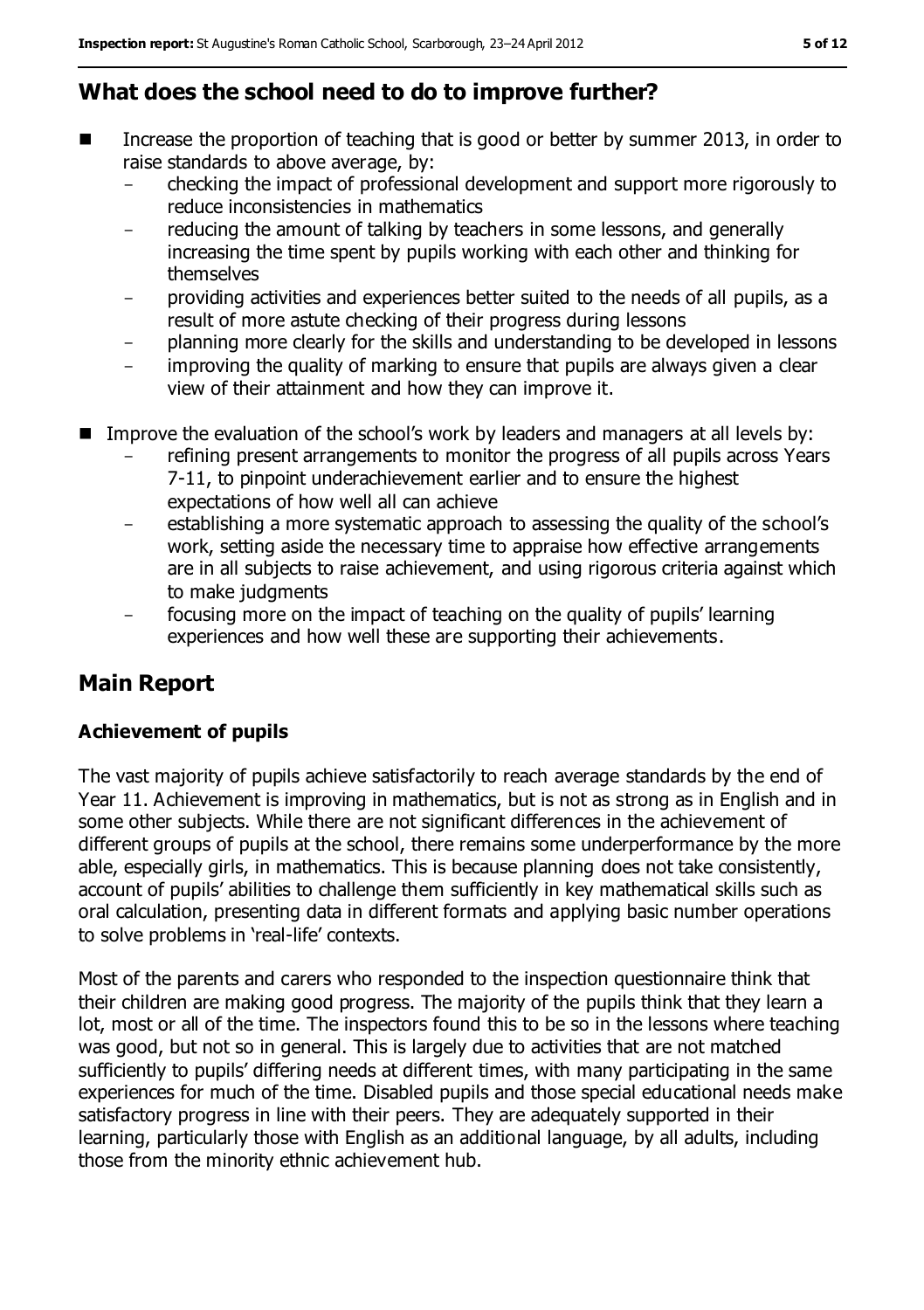In lessons and across the school, most pupils show positive attitudes to learning and, when given opportunities, talk purposefully with each other, structuring what th ey say clearly and listening perceptively to each other's viewpoints. For example, in a Year 10 physical education lesson, students readily coached their peers on the importance of pacing during endurance activities, pointing out the impact of too brisk a pace, at the beginning of a twelve minutes run, on subsequently slower laps and severe tiredness. Many write coherently, marshalling ideas and facts cogently, using key language and grammar, as well as punctuation, to good effect. When learning is less engrossing, some lack the levels of motivation and self-discipline required to sustain their efforts and achieve well. The promotion of reading skills across Years 7-9 is a strength, with many pupils reading with increasing confidence, fluency and interest, as they move through the school.

#### **Quality of teaching**

A majority of parents and carers who responded to the inspection questionnaire think that their children are taught well. The inspectors found evidence of good and outstanding practice, but not yet sufficient to make the quality of teaching good overall. The best examples were seen in English, science, food technology, music and physical education. More typically, the quality of teaching is satisfactory. It is more variable in the core subjects, especially mathematics.

The most effective lessons were characterised by careful planning, with precise references to how all pupils can deepen understanding and build on prior knowledge. Prompt and stimulating beginnings enthused all learners. Frequent opportunities for pupils to share ideas and think for themselves heightened motivation and participation rates, and developed effective listening and communication skills. In these instances, pupils collaborated readily, understood exactly what was expected of them and the standard required. For example, in a Year 11 English lesson, all pupils showed an excellent insight into the effectiveness of an author's use of symbols to evoke key messages to the reader, immersed in independent discussion with one another, and were spurred on by skilful questioning by the teacher. Support provided by adults from the minority ethnic achievement hub is effective in helping to involve pupils with English as an additional language in their learning. Disabled pupils and those with special educational needs are appropriately supported, for the most part, by resources and activities that match their needs.

In many lessons where teaching is no better than satisfactory, teachers take too long to explain and introduce activities. They do not always take sufficient note of pupils' previous outcomes. Experiences are, therefore, not always as motivating and as challenging as they might be, with learners passive for too long, sometimes becoming restless. Not all teachers listen to and observe groups of pupils and individuals, with sufficient care during these lessons. There are inconsistencies in the ways they provide feedback about how well individuals are doing and how they can improve. As a consequence, opportunities are missed to re-shape learning and particularly deepen the understanding of the most-able. Teaching is particularly variable in mathematics, where teachers tend to present solutions too readily and opportunities are missed for pupils to collaborate, think and work things out for themselves. The quality of marking across all subjects, but particularly in mathematics, is variable, with inconsistencies in how regularly pupils are provided with a clear view of their attainment, and how they can improve it.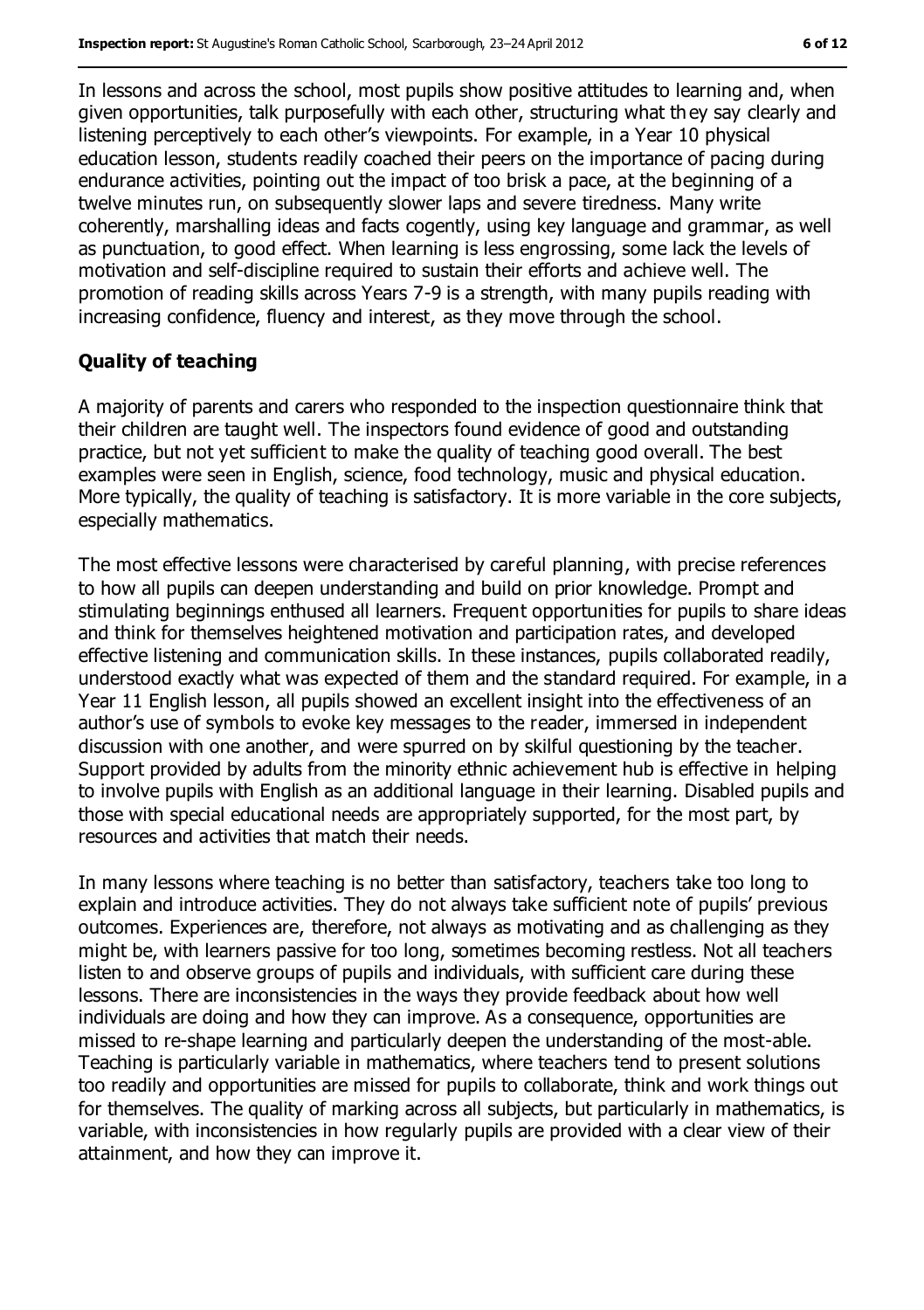#### **Behaviour and safety of pupils**

Pupils say overwhelmingly that they feel safe in school and that adults are very supportive. As a consequence, they have a good understanding of the risks to which they may be exposed, both within and outside of school. Parents and carers also believe that the school takes good care of their children and manages behaviour very effectively. Attendance is rising and is average, with pupils arriving punctually to school and to lessons. Behaviour in lessons and around the school is good over time. Incidences of bullying are rare and a large proportion of pupils express confidence in the school's systems for dealing with such occurrences, if they arise. Pupils are acutely aware of different forms of bullying, particularly homophobic and cyber-bullying and, through their work on the school council, and other responsibilities around the school, actively try to prevent it from occurring. They make a good contribution to a safe, positive learning environment. For example, they are inclusive, in their work and play, of peers who join the school from overseas and at an early stage of speaking English. At the same time, they show positive regard to those with disabilities and special educational needs, ensuring that no-one feels left out. However, in some lessons behaviour lapses, and is not as positive as it might be. This is especially the case when teaching is uninteresting, and where pupils are not involved soon enough in their learning.

#### **Leadership and management**

Recently there have been significant changes in the senior leadership of the school, in roles and responsibilities of key leaders and managers across the school, and in governance. Not all of these changes are yet embedded, and have taken effect as well as they might. Nonetheless, staff and members of the governing body share an accurate view of the strengths and weaknesses in teaching and learning, and have used the information effectively as of late, to determine key actions for improvement, including tackling underperformance in mathematics. They recognise that much remains to be done and have identified appropriate priorities. Suitable systems are in place for ongoing self-evaluation. Overall, this demonstrates satisfactory capacity for further improvement.

Nonetheless, there is scope to refine present arrangements to monitor the progress of all pupils across Years 7-11, so that achievement in relation to pupils' starting points can be checked more rigorously, and expectations of pupils' outcomes by all teachers raised. Procedures to assess systematically the quality of teaching do not yet involve leaders and managers at all levels. They concentrate too much on teaching, rather than its effectiveness on the quality of pupils' learning, and achievements by different groups. Consequently, judgements about the overall quality of teaching are over-generous. Outcomes of monitoring are not yet used successfully to reduce inconsistencies and promote consistently good or better practice, fast enough. Not all leaders and managers have sufficient time to check the impact of professional development and performance management arrangements, on the quality of day-to-day teaching and learning.

The curriculum is predominantly academic, although with some applied and vocational courses. This meets effectively the needs of most students. Extra-curricular events and clubs, including many sporting and performing experiences, visits abroad and to local museums, theatres and art galleries, enhance the more formal arrangements. Over one third of pupils take part in musical activities, singing in the three choirs, playing in the jazz bands and school orchestra, and participating enthusiastically in the range of concerts and musical events throughout the school year. Regular access to the prayer room and school chaplain, well-planned assemblies and good links with the local church, underpin the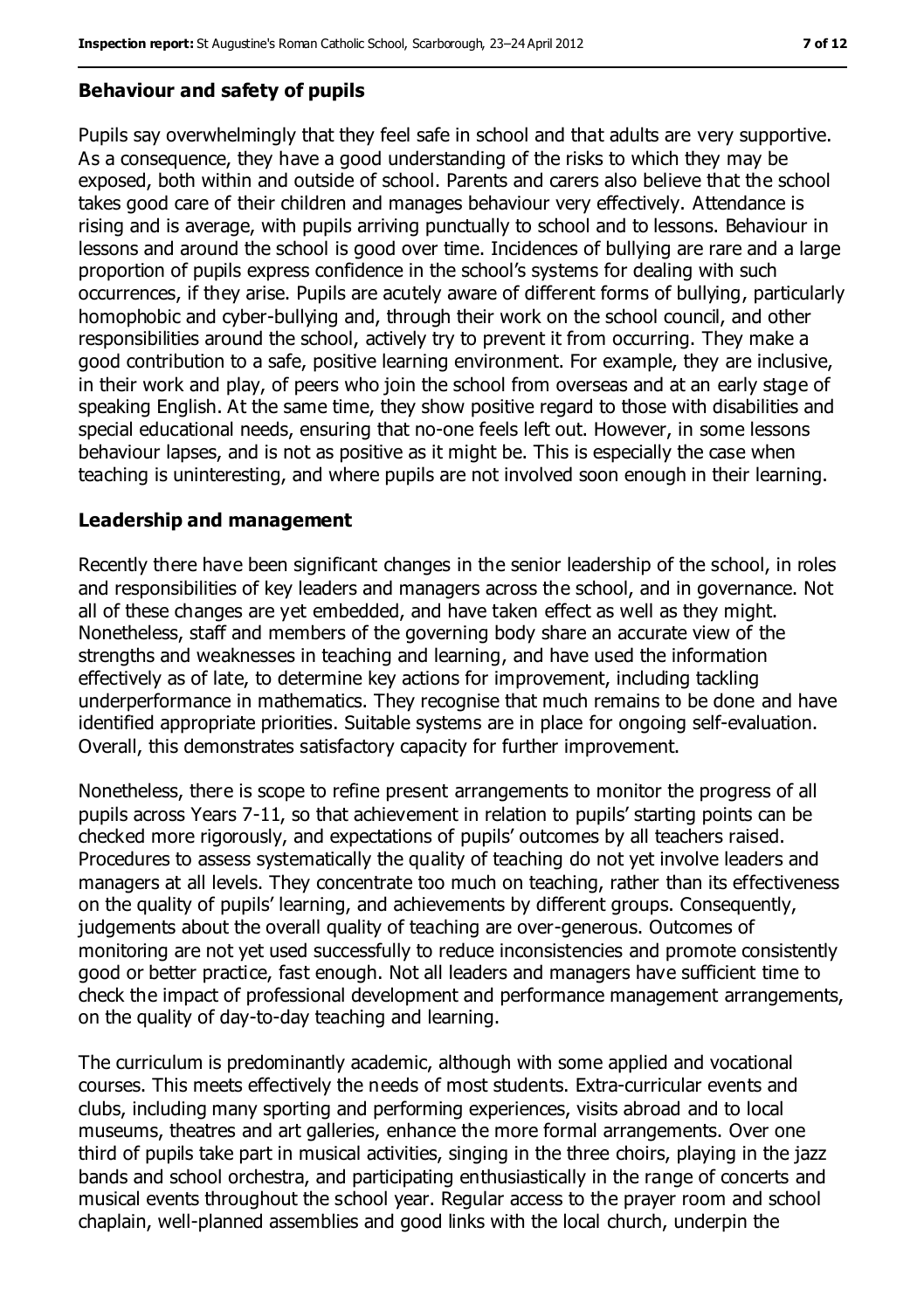school's Catholic ethos. As a result, pupils' spiritual, moral, social and cultural development is good.

Members of the governing body discharge their statutory responsibilities and ensure that safeguarding arrangements meet requirements. They ensure that the school adequately promotes equality of opportunity and tackles any discrimination. They are developing a good understanding of the strengths and weaknesses of the school, but the information they receive on the school's work does not always enable them to determine fully how well the school is performing, against a wide enough range of national benchmarks.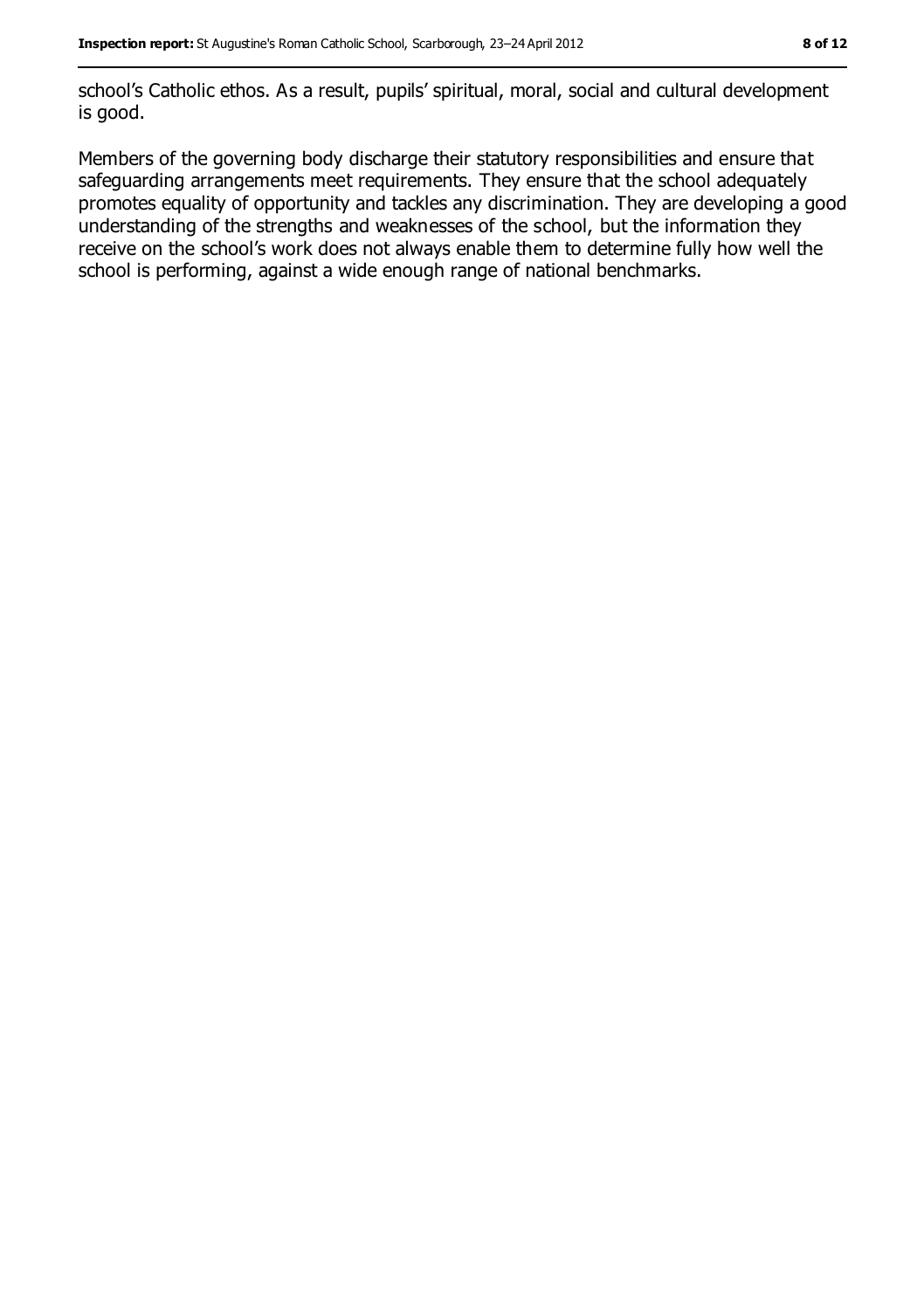# **Glossary**

### **What inspection judgements mean**

| <b>Grade</b> | Judgement    | <b>Description</b>                                                                                                                                                                                                            |
|--------------|--------------|-------------------------------------------------------------------------------------------------------------------------------------------------------------------------------------------------------------------------------|
| Grade 1      | Outstanding  | These features are highly effective. An outstanding school<br>provides exceptionally well for all its pupils' needs.                                                                                                          |
| Grade 2      | Good         | These are very positive features of a school. A school that is<br>good is serving its pupils well.                                                                                                                            |
| Grade 3      | Satisfactory | These features are of reasonable quality. A satisfactory school<br>is providing adequately for its pupils.                                                                                                                    |
| Grade 4      | Inadequate   | These features are not of an acceptable standard. An<br>inadequate school needs to make significant improvement in<br>order to meet the needs of its pupils. Ofsted inspectors will<br>make further visits until it improves. |

### **Overall effectiveness of schools**

|                       | Overall effectiveness judgement (percentage of schools) |      |                     |                   |
|-----------------------|---------------------------------------------------------|------|---------------------|-------------------|
| <b>Type of school</b> | <b>Outstanding</b>                                      | Good | <b>Satisfactory</b> | <b>Inadequate</b> |
| Nursery schools       | 54                                                      | 42   |                     |                   |
| Primary schools       | 14                                                      | 49   | 32                  |                   |
| Secondary schools     | 20                                                      | 39   | 34                  |                   |
| Special schools       | 33                                                      | 45   | 20                  |                   |
| Pupil referral units  |                                                         | 55   | 28                  |                   |
| All schools           | 16                                                      | $-4$ |                     |                   |

New school inspection arrangements have been introduced from 1 January 2012. This means that inspectors make judgements that were not made previously.

The data in the table above are for the period 1 September to 31 December 2011 and represent judgements that were made under the school inspection arrangements that were introduced on 1 September 2009. These data are consistent with the latest published official statistics about maintained school inspection outcomes (see [www.ofsted.gov.uk\)](www.ofsted.gov.uk).

The sample of schools inspected during 2010/11 was not representative of all schools nationally, as weaker schools are inspected more frequently than good or outstanding schools.

Primary schools include primary academy converters. Secondary schools include secondary academy converters, sponsor-led academies and city technology colleges. Special schools include special academy converters and non-maintained special schools.

Percentages are rounded and do not always add exactly to 100.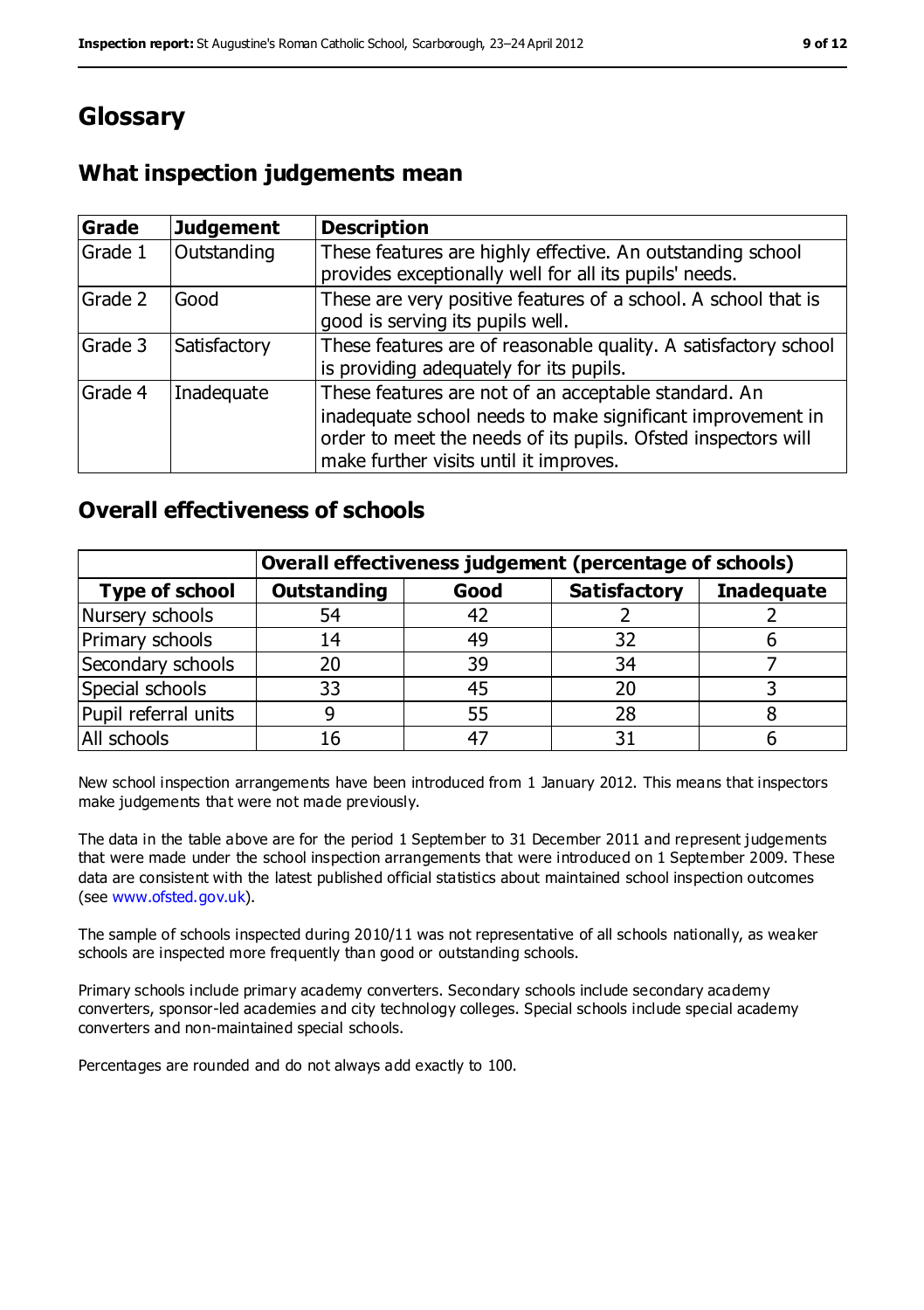# **Common terminology used by inspectors**

| Achievement:                  | the progress and success of a pupil in their learning and<br>development taking account of their attainment.                                                                                                           |
|-------------------------------|------------------------------------------------------------------------------------------------------------------------------------------------------------------------------------------------------------------------|
| Attainment:                   | the standard of the pupils' work shown by test and<br>examination results and in lessons.                                                                                                                              |
| Behaviour                     | how well pupils behave in lessons, with emphasis on their<br>attitude to learning. Pupils' punctuality to lessons and their<br>conduct around the school.                                                              |
| Capacity to improve:          | the proven ability of the school to continue improving based<br>on its self-evaluation and what the school has accomplished<br>so far and on the quality of its systems to maintain<br>improvement.                    |
| Floor standards               | the national minimum expectation of attainment and<br>progression measures                                                                                                                                             |
| Leadership and<br>management: | the contribution of all the staff with responsibilities, not just<br>the governors and headteacher, to identifying priorities,<br>directing and motivating staff and running the school.                               |
| Learning:                     | how well pupils acquire knowledge, develop their<br>understanding, learn and practise skills and are developing<br>their competence as learners.                                                                       |
| <b>Overall effectiveness:</b> | inspectors form a judgement on a school's overall<br>effectiveness based on the findings from their inspection of<br>the school.                                                                                       |
| Progress:                     | the rate at which pupils are learning in lessons and over<br>longer periods of time. It is often measured by comparing<br>the pupils' attainment at the end of a key stage with their<br>attainment when they started. |
| Safety                        | how safe pupils are in school, including in lessons; and their<br>understanding of risks. Pupils' freedom from bullying and<br>harassment. How well the school promotes safety, for<br>example e-learning.             |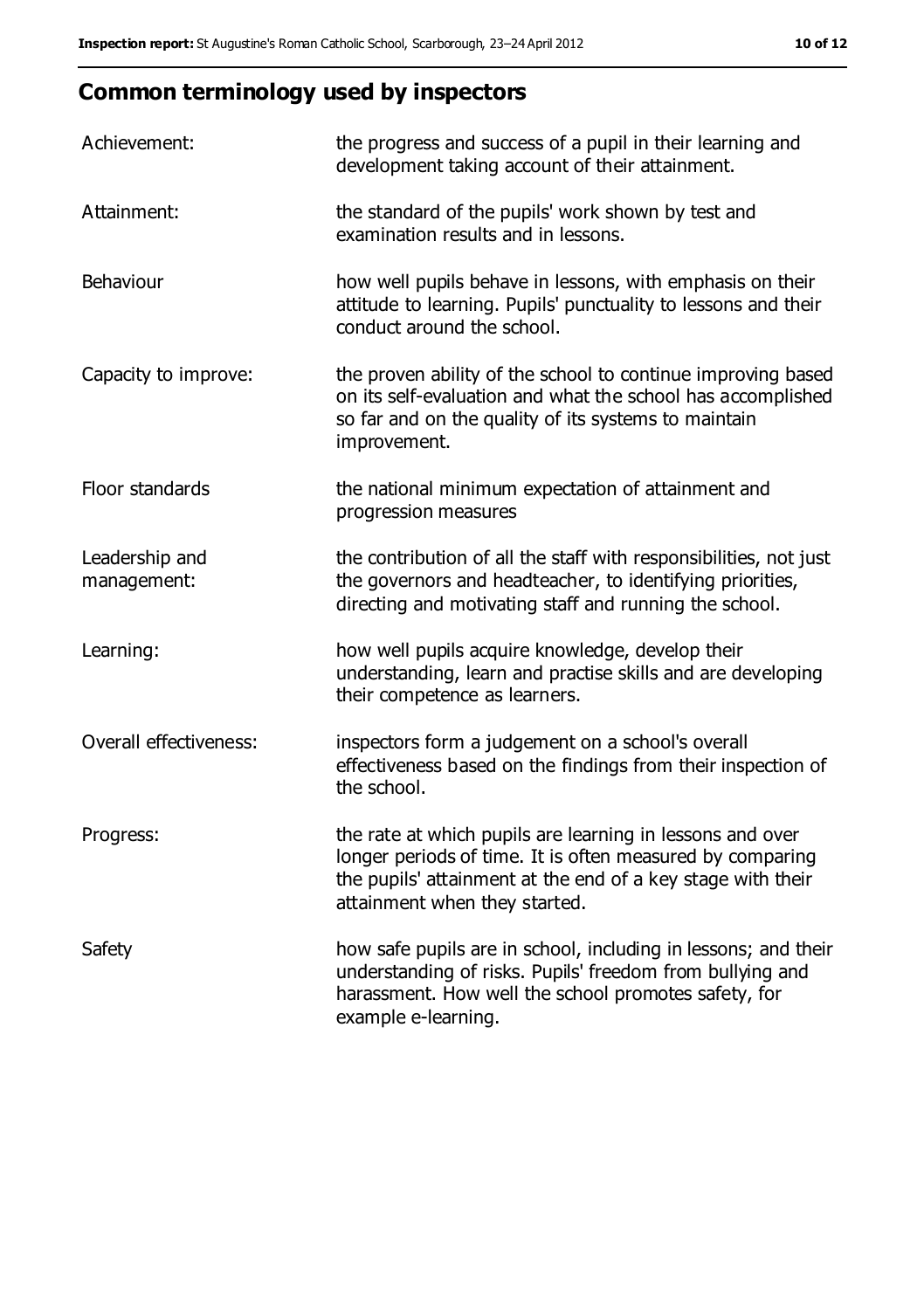#### **This letter is provided for the school, parents and carers to share with their children. It describes Ofsted's main findings from the inspection of their school.**



25 April 2012

Dear Pupils,

#### **Inspection of St Augustine's Roman Catholic School, Scarborough, YO12 5LH**

Thank you for talking to my colleagues and me when we visited your school recently. The inspectors spoke with you in lessons, around the school and in groups, looked at your work, read the results of questionnaires filled in by you and your parents and carers, and spoke with some of your teachers. Here is a summary of the main findings, which I hope will be of interest to you.

- The school provides you with a satisfactory standard of education.
- You make satisfactory progress in most lessons, reaching average standards by the end of Year 11. The progress that you make in mathematics is improving, but the standards that you attain are not as high as in other subjects.
- Most of you behave well and are polite to visitors and respectful of each other.
- The quality of teaching is satisfactory, but is not consistently good enough across all subjects to ensure that you achieve as well as you might.
- The school provides adequate support to those of you who need additional help.
- Senior leaders and governors at the school know what needs to be done to bring more rigour in evaluating how well the school is doing, and to make things even better.

I have asked the headteacher and the governing body to increase the proportion of teaching that is good or better, in order ensure that standards across the school are above average by the summer 2013. I have also asked that staff are more rigorous in evaluating the quality of teaching and the progress that you make. They will need your help to make the school as good as all of you want it to be, and I hope you will continue to attend regularly, participate enthusiastically in all lessons, and tell your teachers when you find your learning to be too easy or too difficult.

Yours sincerely

Andrew Swallow Lead Inspector